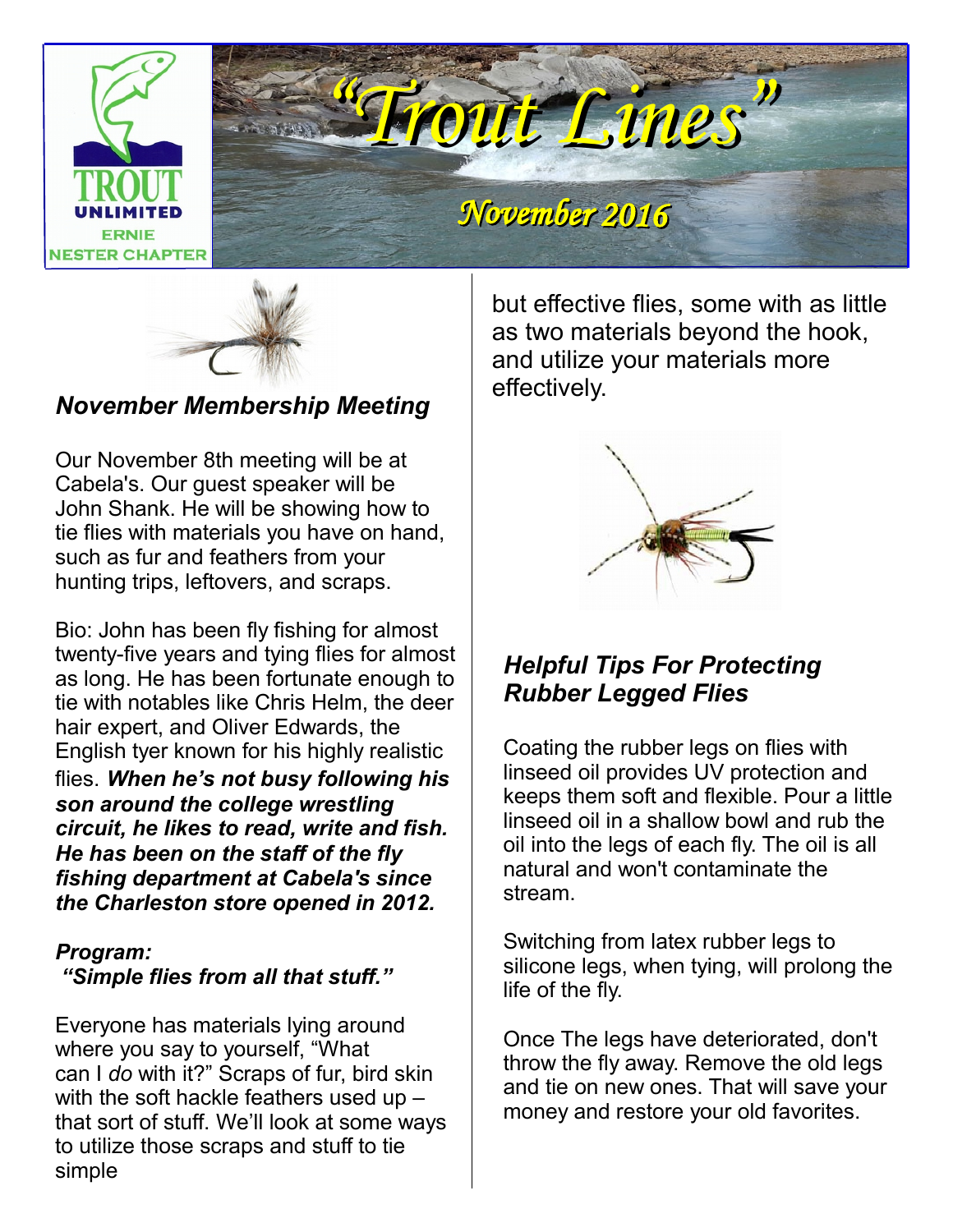



### *December's Membership Meeting*

Remember that December's meeting will be at the Black Sheep Burrito & Brews, at 702 Quarrier St, in Charleston. There will be fly tying, socializing, swap meet, & sales.

### *A Review Of Catch & Release Regulations for West Virginia*

1. Fishing permitted during daylight hours only.

any catch-and-release trout stream. 2. Only artificial flies and lures made of metal, wood, feathers, hair, or synthetic material may be used or possessed on catch-and-release trout streams during the catch-and-release season. No lure or fly with any scent, oil, or edible enticement added onto, or impregnated into (regardless if the scent is added in the manufacturing process or applied afterward), may be used or possessed on

 3. Multiple hook lures must have barbless hooks.

4. Single hook lures may have barbed hooks.

5. All trout caught must be returned to the water at once.

6. No trout shall be in the angler's possession while on stream sections designated as catch-and-release streams.

*Powerbait, Gulp and other manufactured scented baits are considered illegal under this section and may not be used or possessed on catch-and-release streams.*

## *To spin anglers – C & R*

I suggest single hooks -- easier to unhook fish and fewer non-lethal injuries. Hooking ability? I don't see any difference compared to trebles.

However, on a crank bait you may have to experiment with hook size and type to maintain the right action.

Please, get rid of the extra belly and front treble hooks, too. On a larger crankbait, they only translate into a catch-release nightmare - one in the jaw, one in the gill cover or body, and one in the eye. The fish might recover but will likely carry the dis-figuration of a bad bar fight.

 Frank Pratt, fisheries b**i**ologist**,** Hayward, WI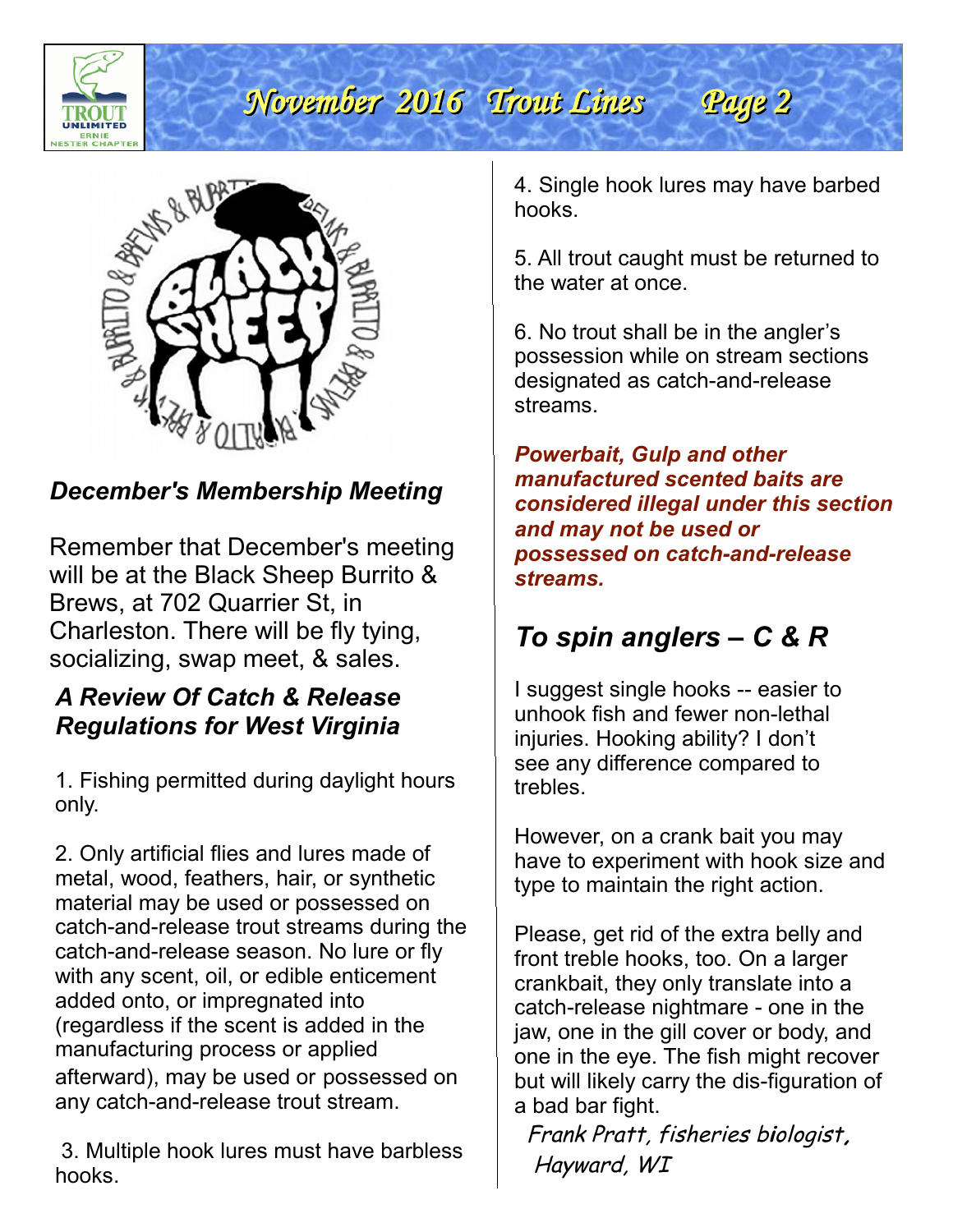



### **Spin Cast Fishing For Trout**

Spinning gear with artificial lures will generally work best after snow melt has occurred and as water temperatures warm in early to late April. Fishing the warmest part of the day should increase your catch rates in the early season due to warmer stream temperatures, which will make the trout more active. The bigger trout will also be on the feedback after snow melt has occurred as water temperatures continue rise. Some of the biggest fish of the season can be caught on spinning gear in mid to late April if the conditions are right. A light weight rod with 6-8 pound test will work well.

Spinning gear can also be very effective after a warm rain fall event when the water is a little turbid because trout can readily see the spinner blade in the water compared to other types of lures. Any spinners with a silver or gold blade seems to work best especially if the water is a little turbid. Any top floating lure that imitates a minnow in a silver, black or brown color seem to work best and will best imitate many of our common stream forage species such as chubs and shiners. –

Heath Benike, fisheries biologist, Barron, W *I*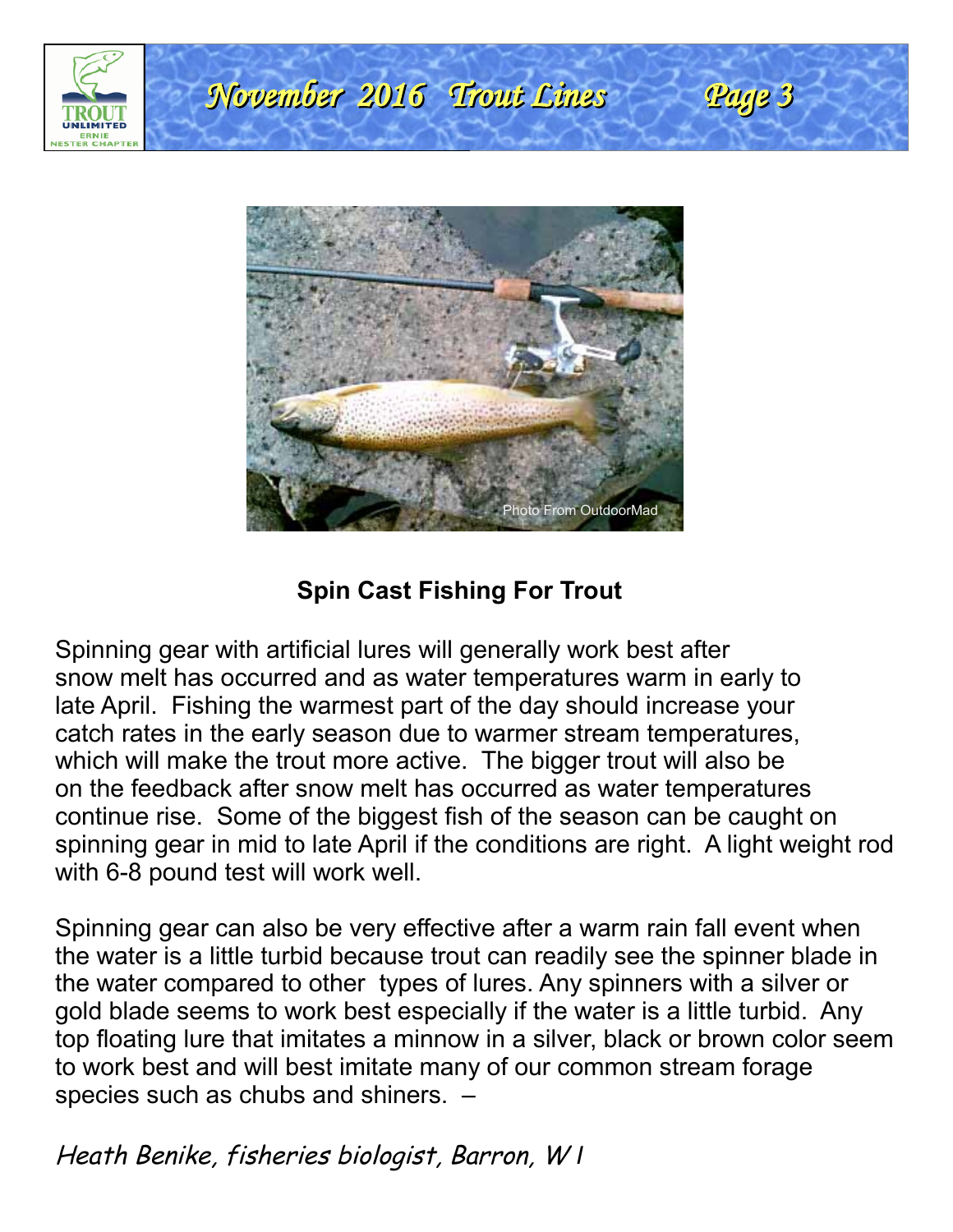

### *Trout Fishing Records*

Listed below are the world record trout caught by fishermen just like you. This data comes directly from the IGFA (International Game Fish Association). Hopefully one day we'll see your name listed below for a record trout!

Llyod Bull caught a lake trout (salvelinus namaycush) in Great Bear Lake located in Canada on August 19th, 1995 that weighed 32.65 kg (72 lbs. 0 oz.)

 21.77 kg (48 lbs. 0 oz. Sean Konrad caught a rainbow trout (onocorhynchus mykiss) in Lake Diefenbaker located in Canada on September 5th, 2009 that weighed

Chas Reed caught a golden trout (oncorhynchus aguabonita) in Cooks Lake located in Wyoming, USA on August 5th, 1948 that weighed 4.98 kg (11 lbs. 0 oz.)

N. Higgins caught a bull trout (salvelinus confluentus) in Lake Pend Oreille located in Idaho, USA on October 27th, 1949 that weighed 14.51 kg (32 lbs. 0 oz)

Dr. W. Cook caught a brook trout (salvelinus fontinalis) in the Nipigon River located in Canada on July 1st, 1916 that weighed 6.57 kg (14 lbs. 8 oz.)

John Skimmerhorn caught a cutthroat trout (oncorhynchus clarki) in Pyramid Lake located in Nevada, USA on December 1st, 1925 that weighed 18.59 kg (41 lbs. 0 oz.)

Otwin Kandolf caught a brown trout (Salmo trutta) in Oahu Canal on New Zealand's south island on March  $8<sup>th</sup>$ , 2013 that weighed 19.1 kg (42 lbs 1 oz.),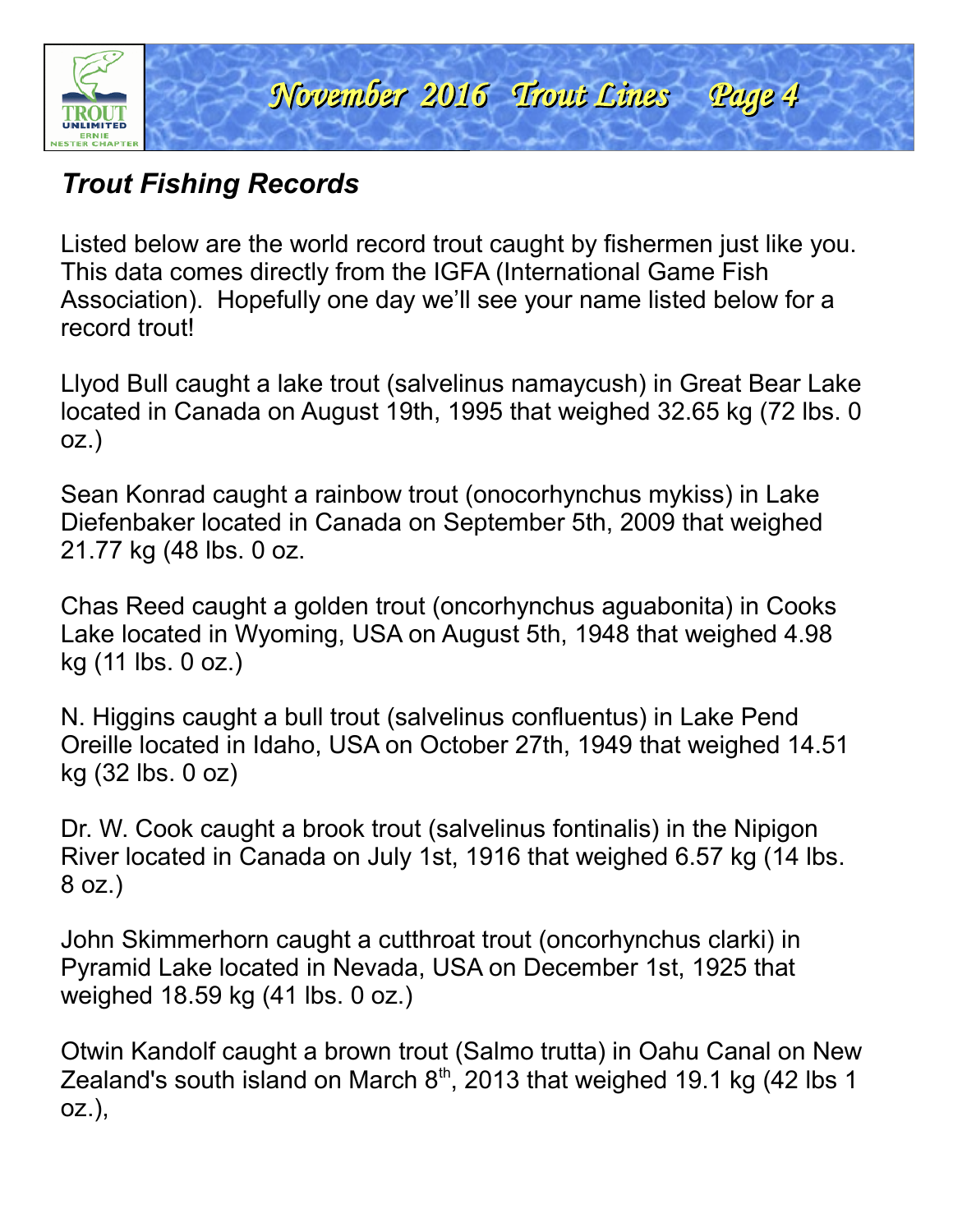

### *Martinsville,VA Wild Brown Trout*

About a four hour drive from Charleston is one of the best *wild* brown trout fisheries in Virginia. In the 15 mile stretch of the Smith River between Philpot Dam and Fieldale, VA is good brown trout territory.

In a recent electroshock survey, numerous 19-20 inch wild browns were found. The slot limit in the river is 10" to 24" for browns. Any fish caught in that slot must be released. The largest brown caught in the survey was 26 inches long.

Rainbow trout are stocked 8 times a year, October  $1<sup>st</sup>$  through June  $15<sup>th</sup>$ . The river also has brook trout, large and small mouth bass, sunfish, and blue gill. Rainbow and brook trout must be 7 inches long to keep them.

Water in the Smith River fluctuates daily. Call (276) 629-2432 to hear a recorded message detailing generation times. Water levels rise quickly during generation and can travel between 3 to 5 miles per hour.

The Smith River was named one of the best fishing rivers in Southwestern

 Virginia by the readers of Virginia Living Magazine.

Both a non-resident trout fishing license, which was \$47 in 2016, is required if fishing stocked trout waters from October 1st through June  $15<sup>th</sup>$  and a non-resident fresh water fishing license is required in Virginia waters. It was also \$47 in 2016. There are also non-resident general fresh water fishing licenses for 1 day at \$8, 5 consecutive days at \$21, and a combination fresh/saltwater 5 consecutive days license for \$31.

A very good lengthy article on the river and fishing there is located at: <http://www.perfectflystore.com/wsmithr.html>

### *Trout In The Classroom*

The 2016/2017 Trout In the Classroom program is going well so far this year, with most schools praising the quality of the eggs this year. They have hatched and are now *[alevins](http://www.wildtrout.org/content/trout-lifecycle)*. New Haven has provided a video link to their egg basket at:

[New Haven TIC Trout Tank](http://www.ustream.tv/channel/nhes---trout-in-the-classroom-2013) 

Take a look at the alevins and how healthy they look.

We need more volunteers to work in the Trout In the Classroom program as soon as possible. With well over 400 members in our chapter, we should be able to get a dozen volunteers to help the kids out in the schools. There is not a lot of time involved. If you can help, call *Homer Sweeney at 304-546-9328 or Ralph Douglas at 304-776-6462.*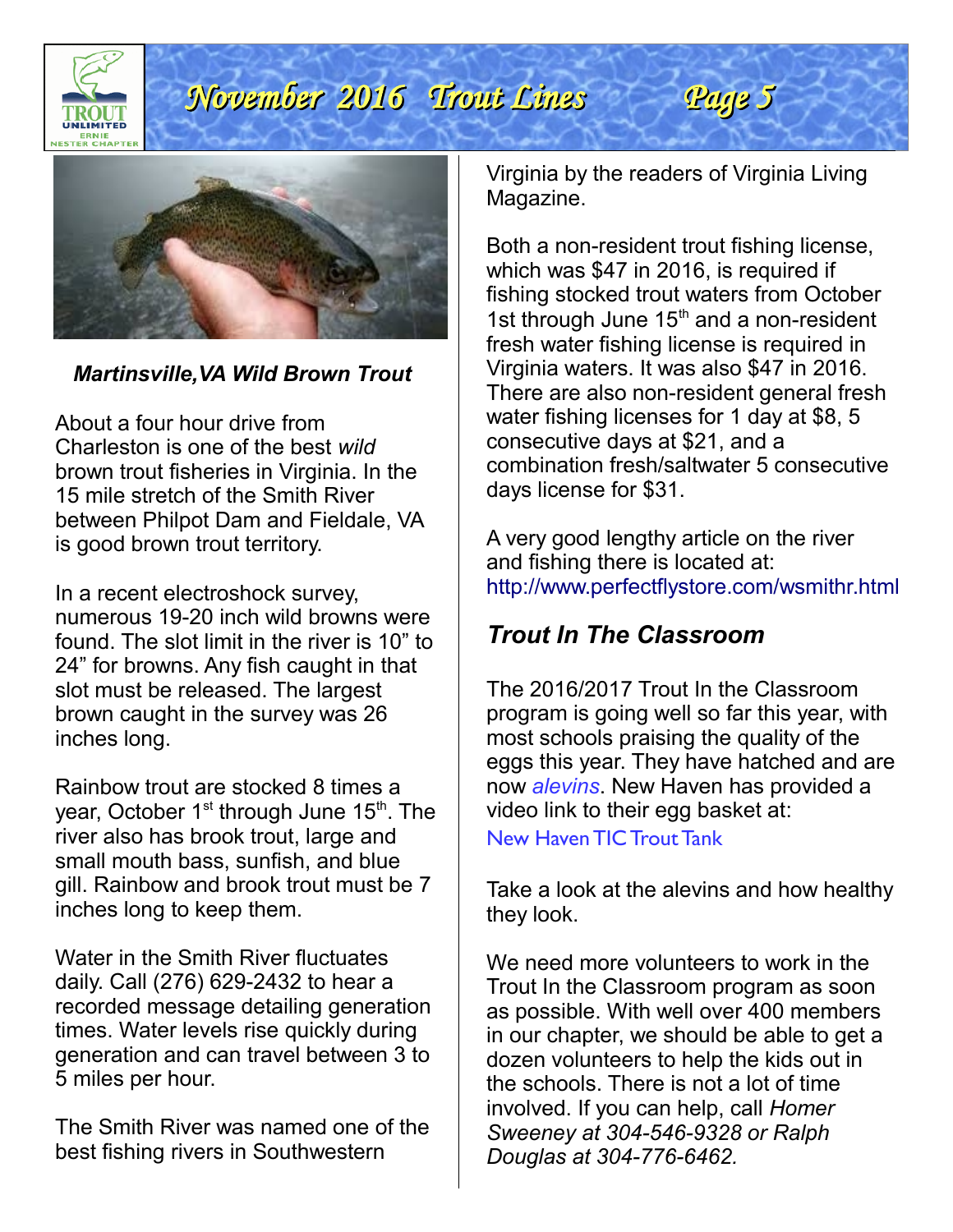



### **2017 Hunt Show ENCTU Gun Raffle**

### **Henry Lever Action, Octagon Barrel, Open Rifle Sights**

**• Caliber: 22 magnum**

- **Model: Goldenboy • Finish: Blue**
- **Stock Frame/Grips: Wood**
- **Receiver: Brasslite**

**• Made in America**

Proceeds go to the **Ernie Nester Chapter of Trout Unlimited** supporting conservation, restoration, preservation and reconnection of coldwater streams

#### **Provided by and Pickup Location**:

Spring Hill Rod & Gun 4901 MacCorkle Ave SW South Charleston, WV 25309 304-768-2090

Anyone under 18 must be accompanied by parent/guardian

### **\$1.00 per ticket**

| 6 tickets  | for | \$5  |
|------------|-----|------|
| 12 tickets | for | \$10 |
| 18 tickets | for | \$15 |
| 24 tickets | for | \$20 |
| 30 tickets | for | \$25 |
| 36 tickets | for | \$30 |
| 42 tickets | for | \$35 |
| 48 tickets | for | \$40 |
| 54 tickets | for | \$45 |
| 60 tickets | for | \$50 |

**Winning ticket to be drawn at 5:00 PM January 22nd** (Need not be present to win) **Tickets available at the membership meetings**